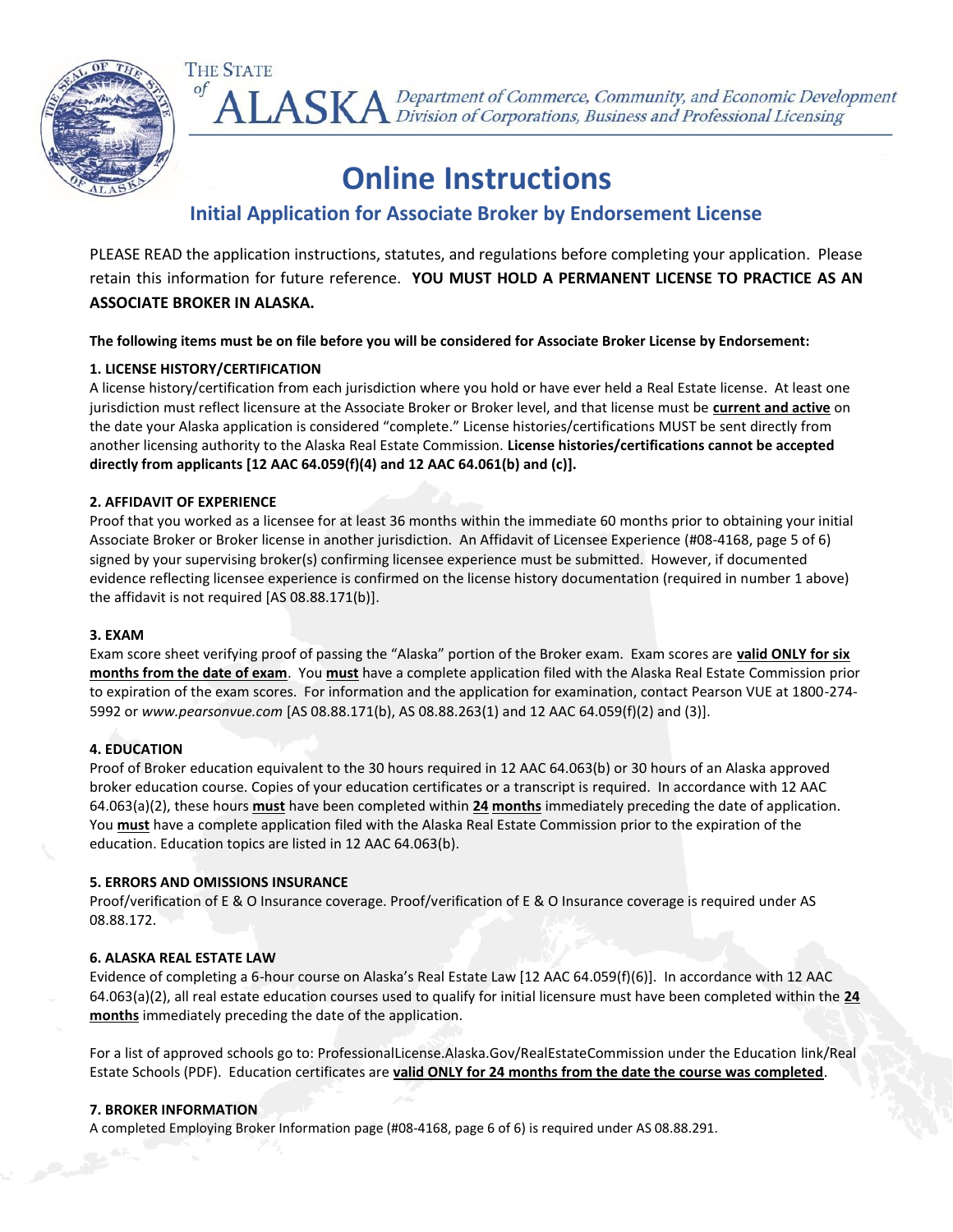#### **LICENSE STATUS:**

Licenses are issued for a two-year period and expire on January 31 of EVEN -numbered years, regardless of the date of issuance, except licenses issued within 90 days of the expiration date are issued to the next biennial expiration date. One renewal notice will be mailed at least 30 days before license expiration to the last known address of record.

#### **"YES" RESPONSES:**

A "Yes" response in the application does not mean your application will be denied. If you have responded "Yes" to any professional fitness questions in the application, be sure to submit a signed and dated explanation, and both charging and closing court documentation.

#### **PUBLIC INFORMATION:**

Please be aware that all information on the application form will be available to the public, unless required to be kept confidential by state or federal law. Information about current licensees, including mailing addresses, is available on the Division's website at *ProfessionalLicense.Alaska.gov* under License Search.

#### **ADDRESS OR NAME CHANGE:**

In accordance with 12 AAC 02.900, it is the applicant's/licensee's responsibility to notify the Division, in writing, of changes of address or name. Name and address change notification forms are available on the Division's website. The address of record with the Division will be used to send renewals and all other official notifications and correspondence. The name appearing on the license must be your current legal name.

#### **RANDOM AUDIT:**

If your program requires continuing education, the Division will audit a percentage of the license renewals. If your license is randomly selected for audit, you will be sent a letter and required to submit copies of documentation and proof that you satisfied the continuing competency requirements as you stated on this renewal form. Please note that licensees are randomly selected by computer and may be randomly selected as often as the computer program chooses. You must save your documents for at least four years so you can respond to audits.

#### **SOCIAL SECURITY NUMBERS:**

AS 08.01.060 and 08.01.100 require that a U.S. Social Security Number be on file with the division before a professional license is issued or renewed for an individual. If you do not have a U.S. Social Security Number, please complete the Request for Exception from Social Security Number Requirement form located at *ProfessionalLicense.Alaska.gov* or contact the Division for a copy of the form.

#### **STATUTES AND REGULATIONS:**

The complete set of statutes and regulations for this program are available by written request or online at the Commission's website: *ProfessionalLicense.Alaska.Gov/RealEstateCommission*

If you would like to receive notice of all proposed regulation changes for your program, please send a request in writing with your name, preferred contact method (mail or email), and the program you want to be updated on to:

#### REGULATIONS SPECIALIST

Email: *RegulationsAndPublicComment@Alaska.Gov* Department of Commerce, Community, and Economic Development Division of Corporations, Business and Professional Licensing P.O. Box 110806 Juneau, Alaska 99811-0806